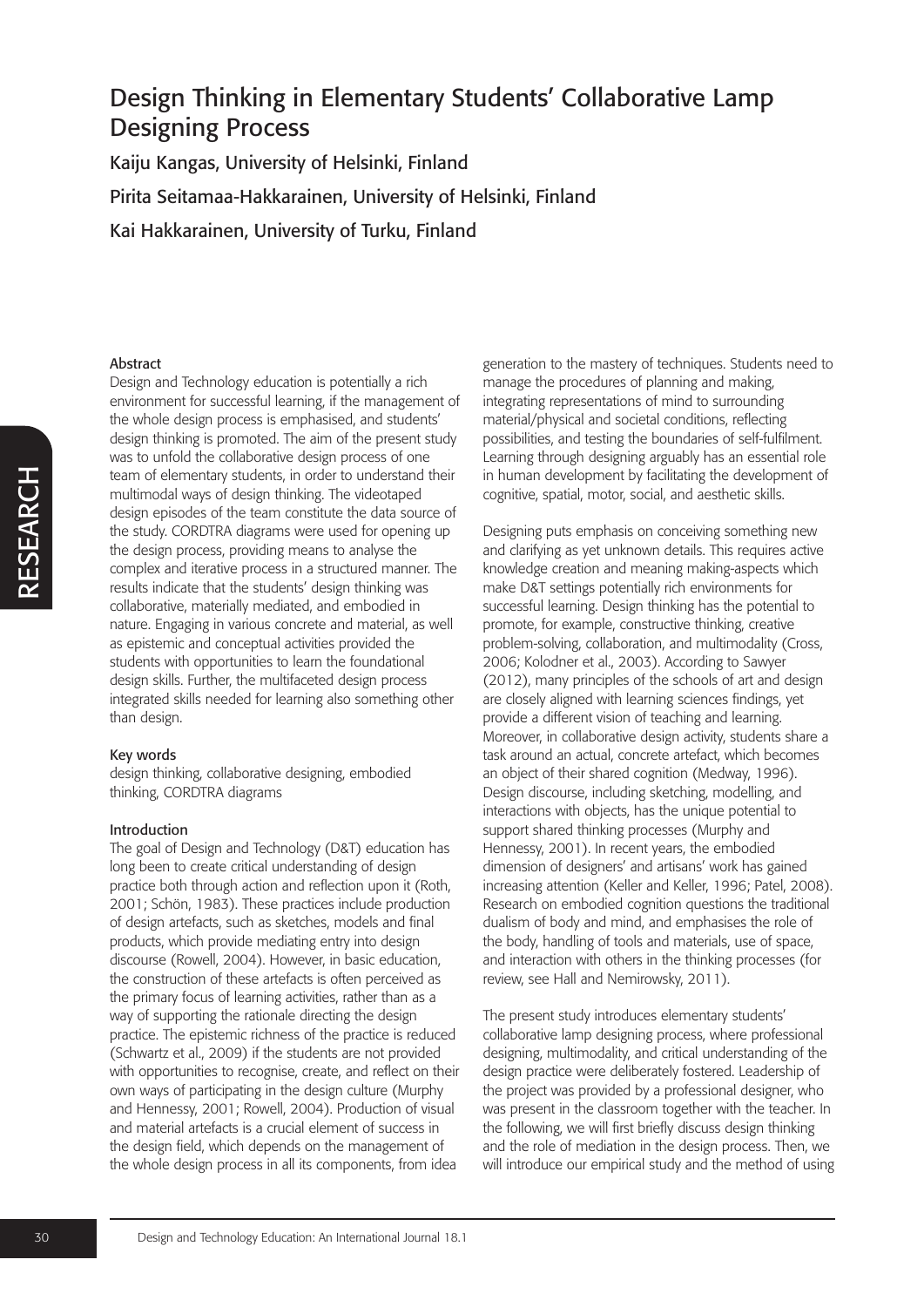CORDTRA (*Chronologically-Oriented Representations of Discourse and Tool-Related Activity*, Hmelo-Silver, 2003; Hmelo-Silver et al., 2008; 2009; 2011) diagrams for opening up the design process, chronologically and visually. Our goal was to unfold the design process of one student team in order to shed light on elementary students' multimodal ways of design thinking. We addressed the following research questions:

- 1. What was the nature of elementary students' collaborative design thinking?
- 2. How did the design artefacts used during the process mediate the students' design thinking?
- 3. What role did embodied thinking play during the process?

## Design Thinking

The term Design Thinking is complex, emergent, and diverse in both its construction and application. According to Stewart (2011) the approaches and techniques that have been associated with design thinking include tacit processes of professionals in established design disciplines and emerging design scenarios and practices. Design is seen as interpretive practice within which particular kinds of sense-making are operative. Designers have abilities for rapid evaluation of complex contexts and for iterative projection of promising possibilities, i.e., promisingness that is related to expertise and creativity (Bereiter and Scardamalia, 1993). Design thinking is situated in nature, and designers have the capacity to respond to particularity, to engage in an iterative dialogue with the design situation, and to recognize which of the possibilities that emerge from the dialogue are most suitable (Stewart, 2011). Designing can be conceptualised as a process, a quest for something new, something that does not yet exist.

Designing has also been characterised as a dual-space search within two problem spaces: the composition space representing visual design, and the construction space representing technical design (Seitamaa-Hakkarainen and Hakkarainen, 2001). Composition space consists of the organisation of the visual elements and principles, such as shape, pattern and colour, selected and manipulated during design process. Construction space is seen as organisation and manipulation of technical elements and principles, such as structure, material, and production methods. Designing is moving within and between these spaces both horizontally, i.e., generating several, parallel ideas, and vertically, i.e., developing the ideas further and to a more detailed level (Seitamaa-Hakkarainen and Hakkarainen, 2004; see also Goel, 1995). Furthermore, there is a set of features, the design constraints, which determine and limit the design problem space (Goel and

Pirolli, 1992; Goel, 1995; Seitamaa-Hakkarainen and Hakkarainen, 2001). Design constraints have a central role in the design process, through them a designer is able to construct a rationale for design decisions. Dealing with the multifaceted nature of design spaces is often based on teamwork combining variety of knowledge and skills.

Consequently, the use of collaborative settings, especially one involving peer collaboration, in the area of D&T education has increased. In D&T contexts, successful peer collaboration is a process in which students actively work together in creating and sharing their design ideas, deliberately making joint decisions and producing shared design objects, constructing and modifying their design solutions, as well as evaluating their outcomes through discourse (Hennessy and Murphy, 1999; Rowell, 2002). Genuine collaboration depends on the actors truly sharing the same object, as opposed to organising their common efforts by merely coordinating their joint activities (Lahti, Seitamaa-Hakkarainen, and Hakkarainen, 2004). The development and maintenance of the shared thought process is a central element in peer collaboration (Azmitia, 1988; Teasley and Roschelle, 1993); it is a reciprocal process of elaborating on each other's reasoning and viewpoints in order to construct a shared understanding of the task (Goos, Galbraith, and Renshaw, 2002). Three aspects have been proposed to define good collaboration: mutuality, joint focus of attention, and shared task alignment. 'Mutuality' refers to reciprocity with potential for all participants to meaningfully contribute; 'joint attention', to the degree which attention is focused by all, working in concert; and 'shared task alignment', the establishment of a collaborative orientation toward problem solving (Barron, 2000).

## Mediators of Design Thinking

A central aspect of the design process is to conceptualise and visualise an idea of the emerging product; externalisation and visualisation help intangible ideas to become concrete and allow them to be generated, modified and transmitted between people (Goel, 1995; Lawson, 1997). Professional design activities rely on the use of various tools and design representations, such as sketches and notes (Al-Doy and Evans, 2011; Goel, 1995). In the context of D&T education, the interaction with two- and three-dimensional models (sketches, prototypes) offers students direct possibilities to explore and evaluate a proposed solution's form and function. Involving students in modelling practices can help them build domain expertise, epistemological understanding, and skills to create and evaluate knowledge (Schwartz et al., 2009).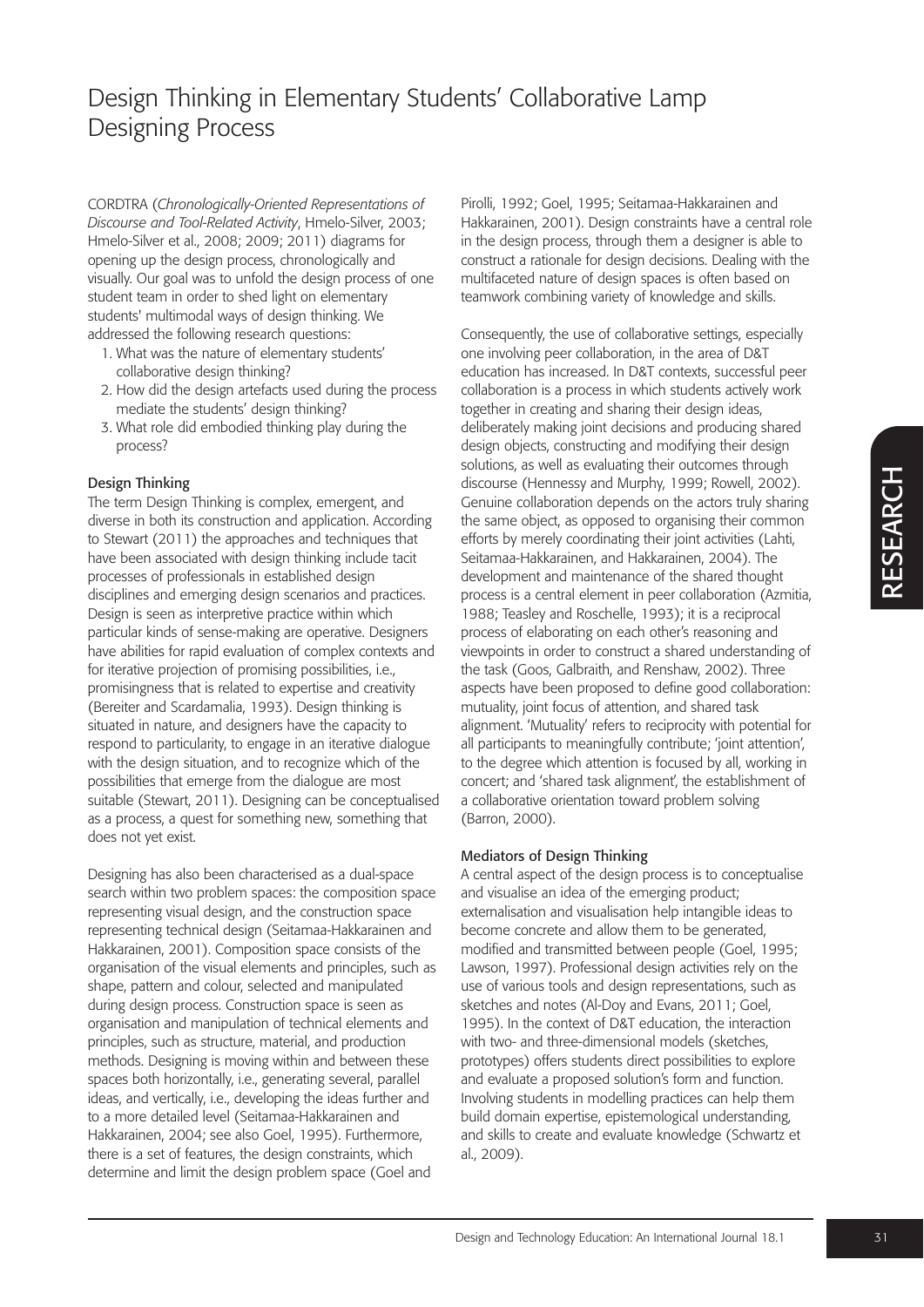RESEARCH RESEARCH A review of the research examining the role of sketching for design professionals (Welch et al., 2000) shows that sketching has a crucial role in generating, developing, and communicating ideas; it is both a powerful form of thinking and the fundamental language of design (see also Seitamaa-Hakkarainen and Hakkarainen, 2004). Consequently, sketching is seen as central to developing capability in D&T education. It can be used to communicate design ideas with others; it also enables those others to contribute to the ideas (Al-Doy and Evans, 2011; Welch et al., 2000). In other words, various design representations allow students to interact with one another through the design object itself, as collaborating participants' activities are mediated and made visible through them. However, research has shown that novice designers rarely use two-dimensional models, i.e., sketching, but tend to move immediately to threedimensional modelling (Welch, 1998). The formal design representations can become prioritised at the expense of participation and learning (Murphy and Hennessy, 2001), when the purpose and advantages of using them as design tools is not understood (Hope, 2005). Therefore, students should be explicitly taught the role of representations for developing design ideas. Hope (2000; 2005) has created a metaphor of drawing as both "a Container for ideas" and "a Journey on which to develop them" (2005, p. 45) for explaining the function of design drawing to elementary aged children. In project based on this kind of approach, children produce more than one design idea, carefully evaluate them, and either discard or develop them further through more drawings. Several related ideas, styles, and construction methods are constructed and combined. Understanding of a drawing as a design tool helps set children free from a felt necessity of having to produce any particular kind of drawing.

Design activities are fundamentally creative in nature, requiring implementation of conceptual ideas in design of materially embodied artefacts (Keller and Keller, 1996). The art, craft, and design processes involve parallel working through conceptual reflection and material experimentation and implementation. The creative process is, in itself, multi-modal: Conceptual, practical, and materially embodied activities cross-fertilise and support one another. Patel (2008) has created the concept of *embodied thinking*, which emphasises the role of the body in the process of thinking, i.e., how bodies, handling of tools and materials, and actions in space are related in the thinking processes. Embodied thinking involves information gathering, organising, elaborating, and skilful, real-time adaptation – all in an unfolding process that often happen within a brief span of time. This kind of thinking is visible, for example, in gestures, which are seen as activities of the body that reflect (or are co-produced with) thought. Besides facilitating problem solving and communication, gestures indicate the sensorimotor simulation involved in thinking processes (Hall and Nemirovsky, 2011; see also Alibali and Nathan, 2011; Hostetter and Alibali, 2008).

## Method

### Participants and the setting of the study

The lamp designing project was a part of larger study that was organised in an elementary school located in a middle-class suburb of Helsinki, Finland. 32 students (13 boys), aged 10-11 years participated in the project; out of these, seven students had linguistic or other educational problems. The lamp designing phase lasted 11 sessions (each session was 45-135 minutes, depending on the class schedule) during a period of two months. The design process was carried through in 13 teams of two to four students, by sketching, drawing, and building prototypes or models. The students also regularly presented their designs to the whole class. The expert, a professional interior designer specialised in lamp and light designing, was present in the classroom; there were extensive, varied interactions between him and the students, including faceto-face discussions with the whole class, to small team conversations, and to the sharing of comments through a networked learning environment, the Knowledge Forum (KF, Scardamalia and Bereiter, 2006).

## Data Collection and Methods of Data Analysis

The lamp designing process was video recorded almost entirely, producing about 16 hours of video material from a single camera. During whole-class activities, we recorded the designer's activities, and during small-team activities we followed three student teams. For the present study, we chose a team of three girls, whose design process we were able to follow from the very beginning to the end. They worked on their lamp design from the second to the tenth session, altogether approximately 6,5 hours. The time they used per session varied from 15 to 65 minutes, depending on the class schedule and other activities during the sessions.

For the analysis, we selected the peer collaboration episodes of the team and the episodes where they were interacting with the designer. We adapted Ash's (2007) methodology of three levels – macro, intermediate, and micro – of analysis for tracking meaning making in action. Firstly, in order to form an overall view of the project, we divided all the episodes into five-minute-units (N=76) and defined the main focus of activity in each unit. We identified whether the activity in the units represented 1) ideation, 2) elaborating ideas, 3) defining constraints, 4)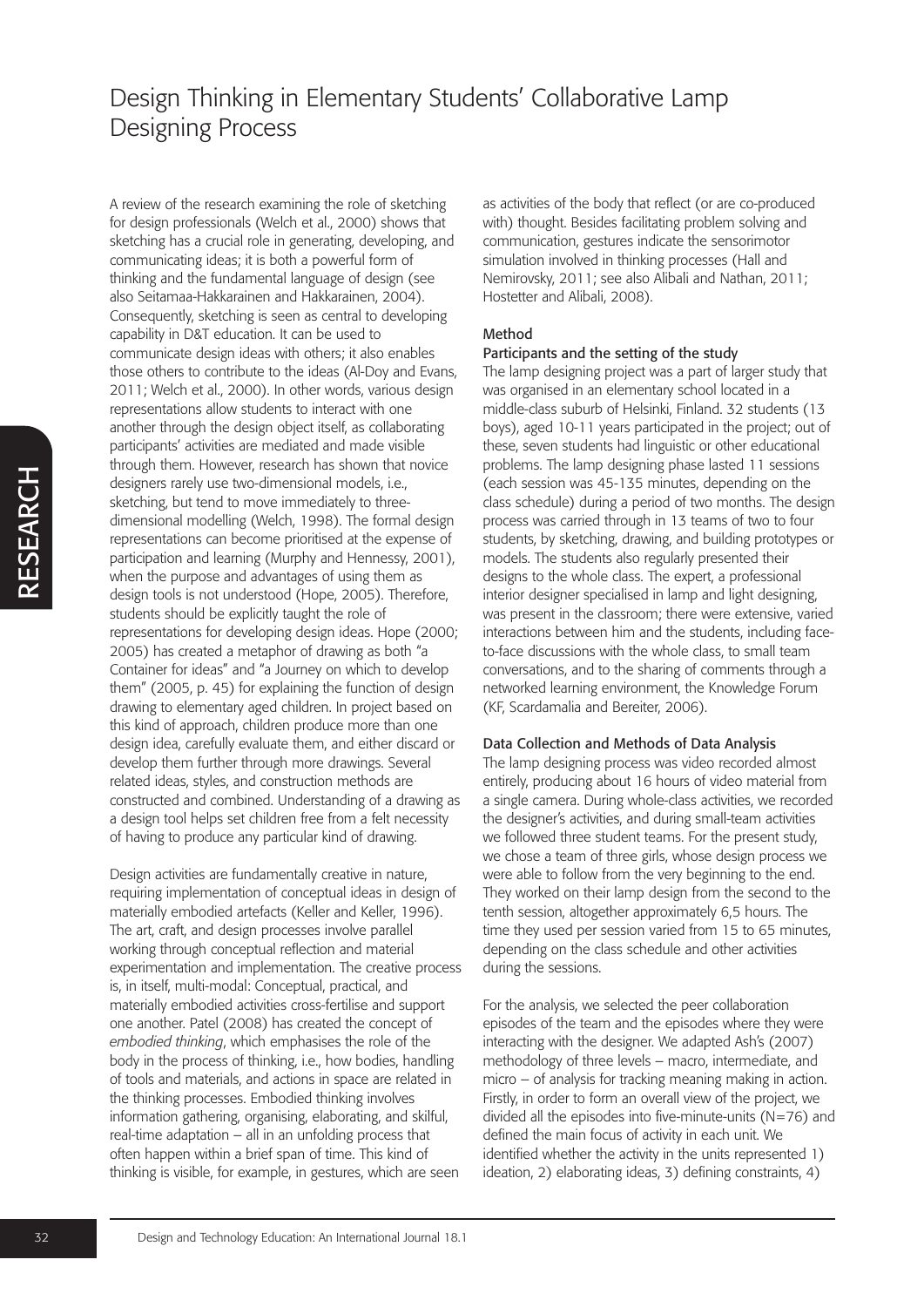

## *Figure 1. Flow chart of the lamp designing sessions*

making drawings, 5) constructing the model, 6) making a poster, 7) process organising, or 8) off-topic activity. Based on this identification, we created a flow chart (Ash, 2007) of the lamp designing sessions, showing the team's major design activities as well as the time they used per session (figure 1). Each square on the flow chart represents one five-minute-unit.

The team started by creating and sketching several design ideas, and developing some of these ideas further. The final idea was chosen during session 3, and elaborated through the subsequent process. The team also made several drawings of their design, from hazy sketches to blueprints on scale 1:1. The most time consuming activity was the construction of the lamp model; the team constructed and put up their lamp from paper, wire, masking tape, and copper pipe during sessions 6, 7, and 8. Making a poster representing their design process and the final product also required a great deal of the team's time.

The second level of analysis was intermediate, i.e., selecting significant events from the flow chart (Ash, 2007). On the basis of identifying the main foci of design activities, as well as our previous analysis on the same data (Kangas, Seitamaa-Hakkarainen and Hakkarainen, 2011a; b), we selected four, on average 15-minute events from the data for deeper analysis. The selected events provided representative slices of time (Ash, 2007) from different phases of the project, exemplifying various kinds of activities (table 1). The first event was from the very

beginning of the team's work, and included the first phase of their idea generation. The second event started around the moment where the team's final idea started to take shape. The third event represented designing of measurements, and the last constructing of the lamp model.

The third level of analysis was microgenetic (cf. Ash, 2007). From the selected video recorded events, we analysed each participant' spoken statements (N=1080). After identifying *the speaker*, we classified *the main focus of discourse* of each statement, in order to better understand the content and the proceeding of the team's design process. We identified whether the statement represented 1) visual idea (i.e., shape, pattern, or colour), 2) technical idea (i.e., structure, material, or production method), 3) design constraint, 4) design representation, 5) tool-related talk, 6) process organising (including designer's or teacher's instruction), 7) talk of other team's design, or 8) off-topic talk. In addition, we examined how the participants used *tools, materials, and gestures* to support their verbal communication. Thus, each statement was coded according to its speaker's use of 1) sketching tools, 2) measuring tools, 3) modelling materials or tools, 4) light bulbs, 5) shared view (teacher's computer screen shared through a data projector), 6) pointing gestures (at sketches or other tools), or 7) representational gestures (to describe shape, size, etc.). However, it should be acknowledged that our analysis revealed only the tools and materials used while making verbal statements. Tools and materials were also used without verbal

| Session | Design phase                            | Duration (min:sec) | <b>Statements</b>   |
|---------|-----------------------------------------|--------------------|---------------------|
|         | Generating the first design ideas       | 13:32              | $#1 - 311, N = 311$ |
|         | Choosing and elaborating the final idea | 19:03              | #378-706, N=329     |
|         | Designing measurements                  | 14:38              | #1336-1626, N=291   |
| 8       | Constructing the lamp model             | 1:22               | #3982-4130, N=149   |

*Table 1. Significant events selected for the micro-level analysis*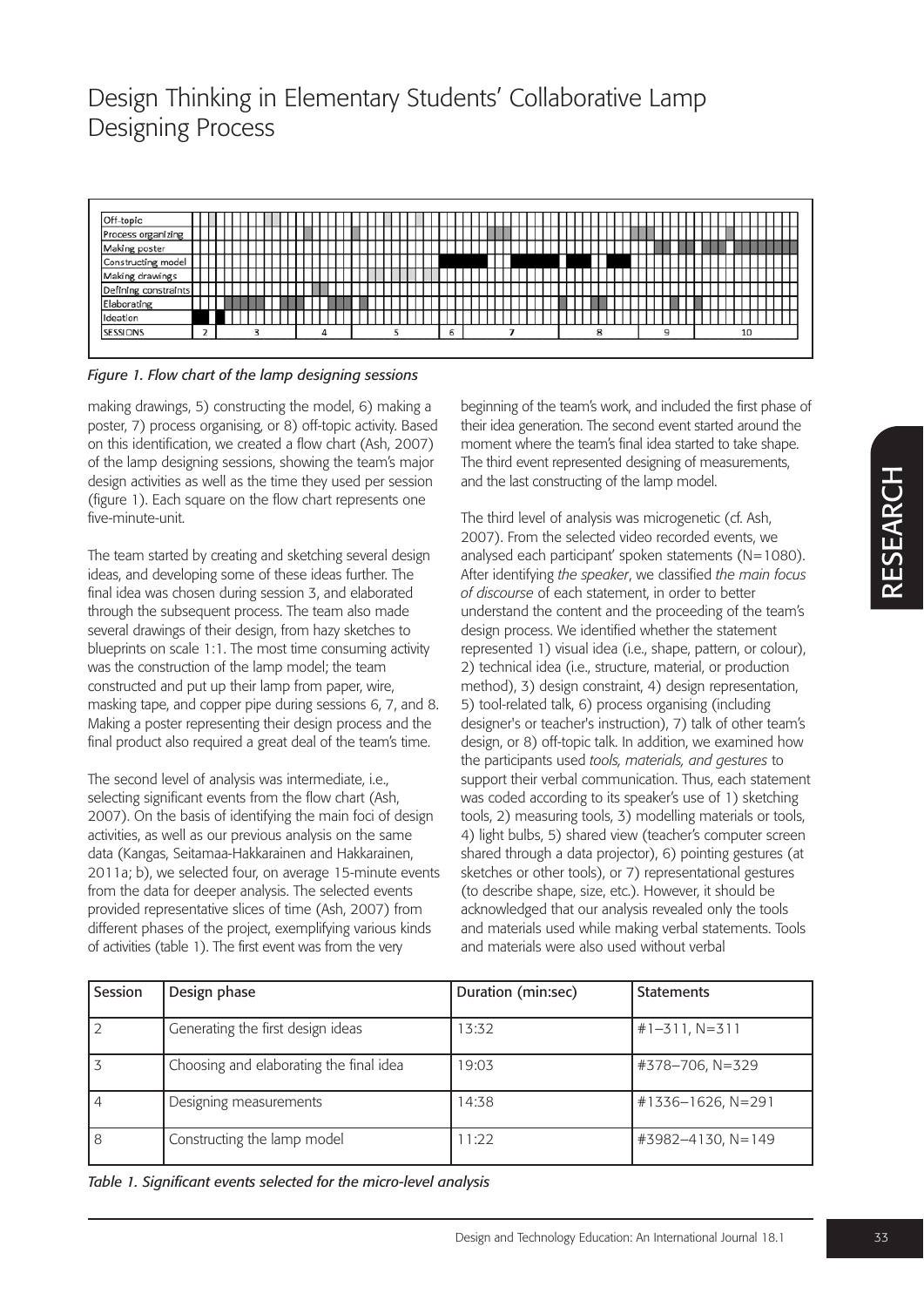

*Figure 2. The foci of design discourse during the lamp designing process*

communication, but analysing this kind of activity was beyond the scope of the present article. Our aim was to relate discourse to the use of tools, materials, and gestures, thus, the unit of analysis was one statement and tool use without discourse was left out of the analysis.

As noted by Hmelo-Silver and her colleagues (2008; 2009; 2011; Hmelo-Silver, 2003), understanding collaborative thinking and mediation requires going beyond coding individual speech acts. They proposed the use of *Chronologically-Oriented Representations of Discourse and Tool-Related Activity* (CORDTRA) diagrams as one way of understanding about how social interaction and other learning activities serve as tools for students' collaborative thinking. In the present study, we created a CORDTRA diagram for each selected significant event (see table 1). Our diagrams contain a timeline where the speakers, the foci of discourse, and the tools being used are plotted in parallel, enabling their juxtaposition in order to understand the nature of the students' collaborative design thinking (cf. Hmelo-Silver, 2003; Hmelo-Silver et al., 2008; 2009; 2011). Technically the diagrams were created as scatter plots with a commercial spreadsheet software.

#### Results

The goal of the present paper was to unfold the collaborative design process of one team of elementary students, in order to understand their multimodal ways of design thinking. A team of three girls, Emma, Leila, and Nina<sup>1</sup>, designing a pendant lamp was selected for the present study. As an orientation task, the designer asked the students to evaluate the design of lamps in their environment. All of the present participants had evaluated pendant lamps, and therefore, they were asked to form a

*1All proper names are pseudonyms*

team for designing a new and better pendant. The design task was rather complex and open-ended in nature, the only fixed requirement was that the lamp's features had to be well grounded in relation to its intended use.

In the following, we will first provide an overview of the team's design thinking. Then, we will unfold the team's process and deepen our analysis on their thinking, as well as consider the role of mediation and embodiment. Because of the limited space, we will present two CORDTRA diagrams, instead of all four. We will present the first and the last diagram, and highlight the different nature of design thinking in these two

phases of the process. Diagrams number 2 and 3 did not differ much from diagram number 1, and therefore, we simply provide textual and visual examples of these phases of the process.

### Overview of Design Thinking

The major part of the team's utterances during the selected significant events was related to visual or technical aspects of their design, to the design constraints limiting their problem space, or to the design representations (sketches, drawings, model) they produced (figure 2). The team also talked about the tools they used, discussed the designs of other teams in the class, and organised the process. The amount of off-topic talk was relatively high; however, it usually occurred simultaneously with, for example, sketching.

A closer look to the foci of design discourse revealed that various, differing aspects of designing were emphasised in the successive phases of the process (figure 3). Visual ideas were dominant during sessions 2 and 3, whereas technical ideas were the focus of discussion in session 4, and design representations in session 8. The topic of design constraints was present in sessions 2, 3, and 4; the team discussed, for example, issues related to the lamp's use.

The design representations became more and more the centre of discussion towards the end of the project. The more sketches and drawings the team produced, the more such centreing occurred. Furthermore, when the team was constructing their lamp model (session 8), half of their discussion was related to the model. The handling of the physical materials and tools facilitated their considering aspects not pondered previously, as we will describe later.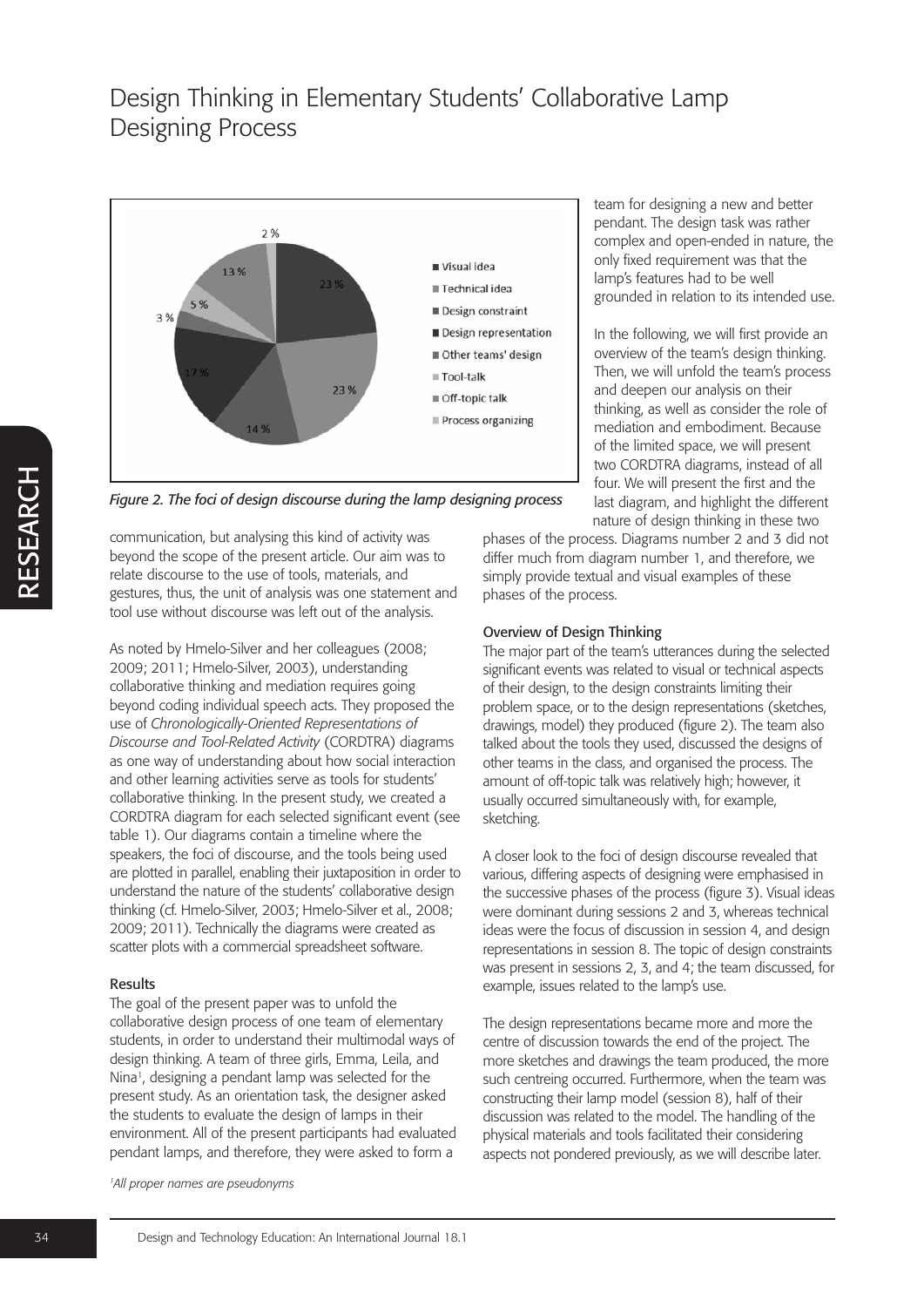The participants of the team, Emma, Leila, and Nina worked together well, and their design process proceeded rather smoothly. The distribution of statements was quite equal, Leila (*f*=384, 37,2%) and Nina (*f*=367, 35,6%) made almost same number of statements; Emma (*f*=280, 27,2%) a little less. Nina was the most dominant one; she made many initiatives, and many of her statements elaborated her own ideas. Emma was the most silent of the girls; she made fewer initiatives and elaborated them less than the other two. However, many of Emma's statements built on the other girls' ideas, developing them further. Leila also built on others' ideas quite often, and she also made many of the initiatives as well as asked clarifying questions. The team members' different roles were also evident in the distribution of various design tools and materials (figure 4).

Nina was using the tools and materials most of all; she especially dominated the handling of sketching tools. Leila used the tools and materials little less than Nina. Notable was her use of the shared view, which she utilised as a support to steer the teams' work into more productive directions. Leila also dominated the use of modelling materials and tools; during session 8 she finished constructing the lamp model, together with Emma. Apart from the modelling materials and tools, Emma used other design tools less than her team members.

## Unfolding Design Thinking

As noted by Hmelo-Silver and her colleagues (2008; 2009), the frequencies provide one view of the collaborative design process, but do not afford a sense of chronology nor information on particular qualitative features of the discourse. In order to examine how the different aspects of discourse relate to each other, and to the use of tools, materials and gestures, we created four CORDTRA diagrams for several phases of the team's work (see table 1). In the following, we will present two of these diagrams (figures 6 and 11). At the bottom of the diagrams, there is a running count of the statements. The



*Figure 3. The foci of design discourse during different sessions*



*Figure 4. Distribution of design tools and materials between the team members*

vertical axis shows all the categories: participants (at the bottom), the foci of design discourse (in the middle), and tools (at the top). The patterns of collaborative, multimodal design thinking, i.e., the speaker, the focus of discourse, and tools of each statement, are arranged on the horizontal axis in chronological order.

## *Generating the first design ideas*

Our first significant event and the related CORDTRA diagram (figure 6) is from the very beginning of the team's collaborative work, when they started to generate ideas for a new pendant. During this event they produced 11 different design ideas (figure 5), considering both visual and technical aspects, as well as constraints related to their ideas. Naturally, generating visual ideas was the central activity in this phase, especially in the beginning. The team used representative gestures, and later also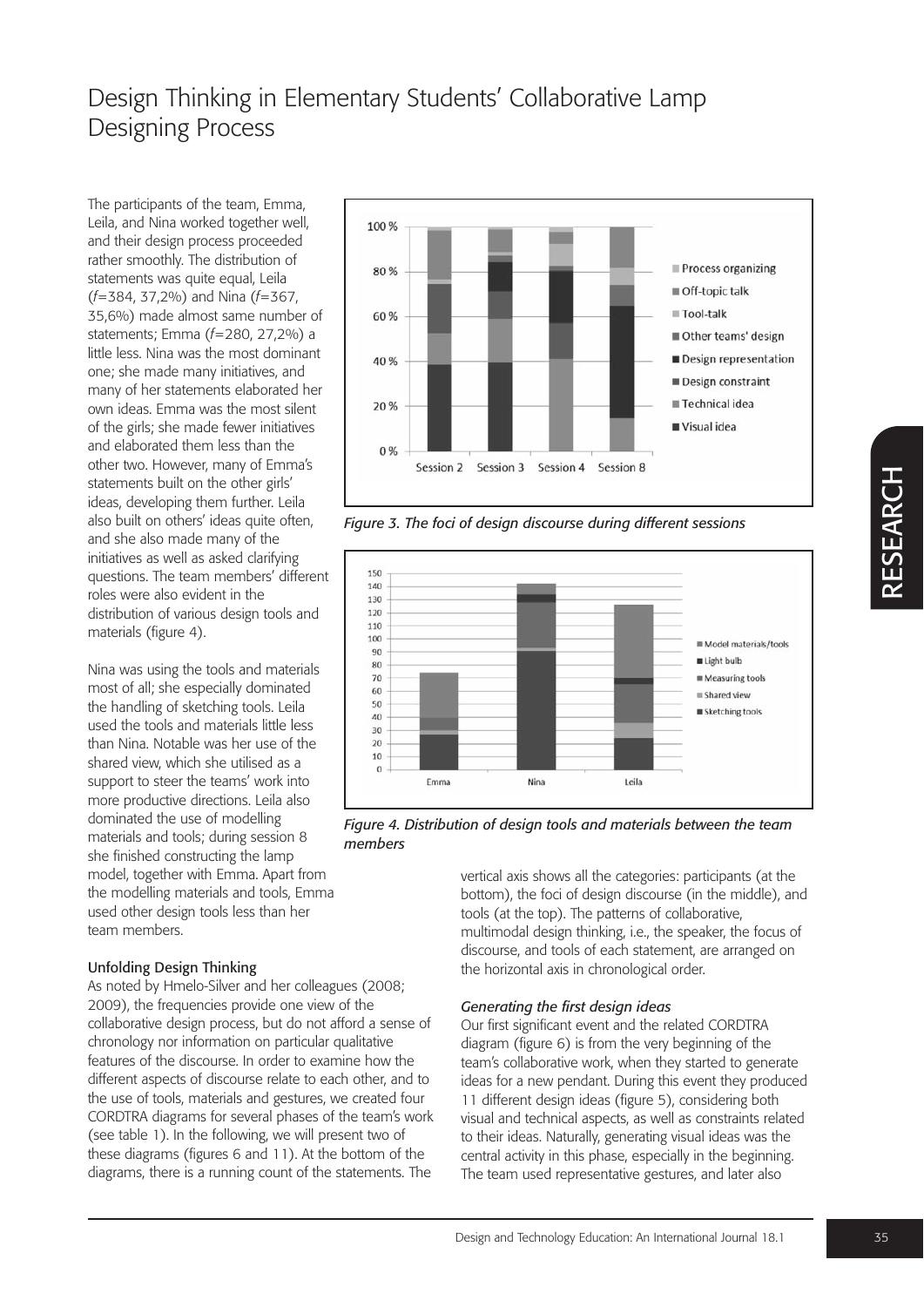pointing gestures, sketching tools, and the shared view to support their idea generation and communication.

At first, the team's designing was mostly horizontal (Seitamaa-Hakkarainen and Hakkarainen, 2004; see also Goel, 1995): They created one visual idea after another, without elaborating any of them much further. These ideas were described verbally and with representational gestures. Idea number seven, "The Lamp with Hundred Strings" (statements #44-114) was the first vertically developed idea, which indicated that the idea was provisionally accepted and elaborated (see Al-Doy and Evans, 2011). This idea was initiated by Nina, and she also spontaneously started using sketching (#51) to support her verbal explanation. It appears that sketching facilitated the teams' developing their idea further and to

a more detailed level. Compared to the previous six design ideas altogether, this sequence contained almost a double amount of statements. No off-topic talk occurred during this sequence. Nina elaborated her idea verbally and visually, and both Leila and Emma built on her ideas. In addition, Leila asked Nina to clarify several features of the design. Besides considering the shape and colour of the lamp, the team also discussed technical aspects of their design, such

![](_page_6_Figure_4.jpeg)

*Figure 5. The team's initial design ideas*

as structure and functionality. Due to the difficulties in elaborating the technical elements, the team finally gave up the design idea.

After "The Lamp with Hundred Strings" sequence, the team used sketching throughout the episode. From statement #135 onwards, and after the teacher had reminded the class, they also used the shared view to support their designing. On the screen was the designer's

![](_page_6_Figure_8.jpeg)

*Figure 6. Generating the first design ideas (Session 2)*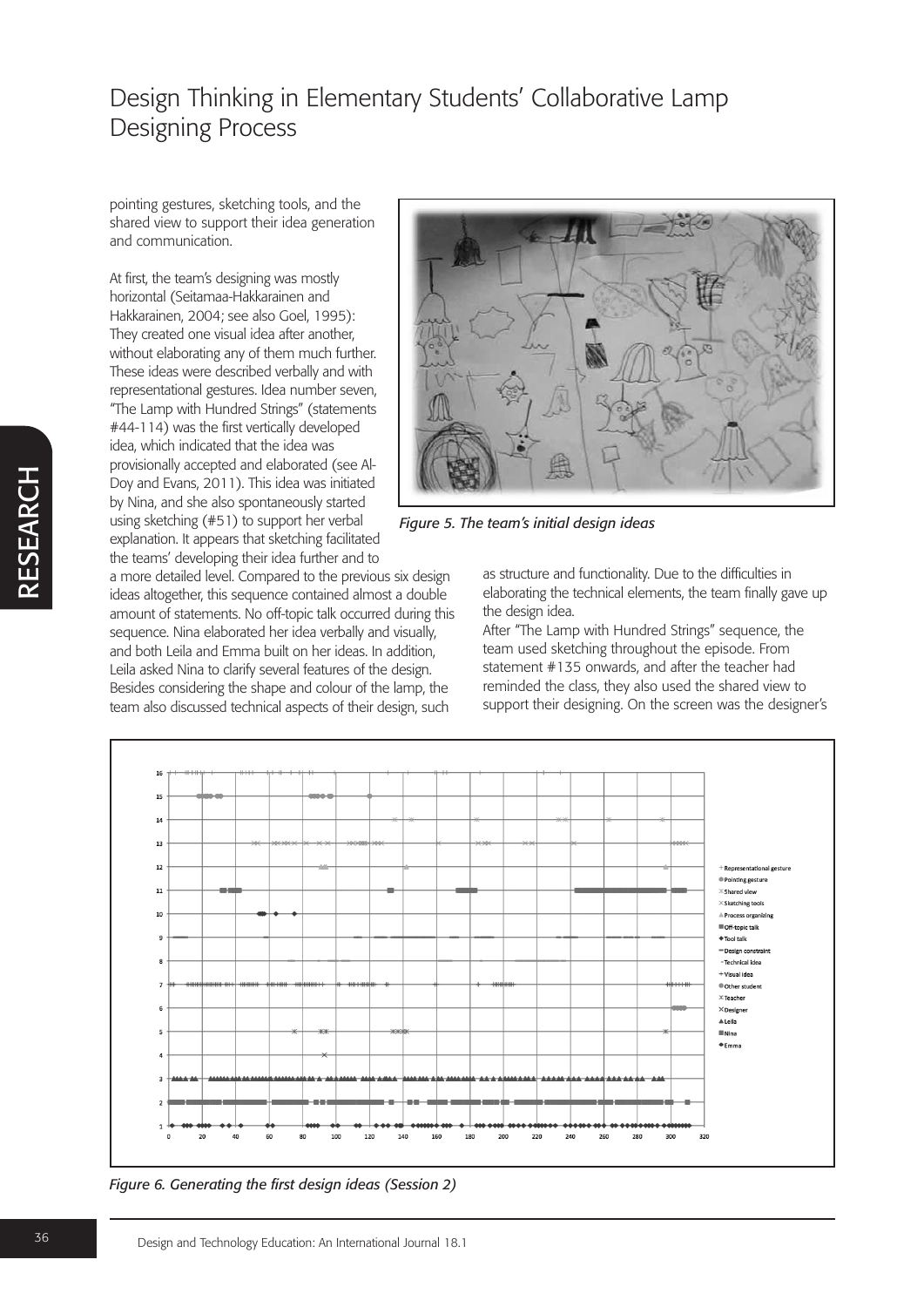note from the KF "Lamp Designing" view. He had listed constraints to be considered while generating the design ideas, for example, the purpose of the lamp and users' needs. "The Disco Lamp" (idea number 10, statements #159-243) was the second vertically developed idea of the team; it was also the first design idea in which the team considered both visual and technical aspects, as well as the constraints related to their idea. They considered where the lamp could be used, who would use it, and how well it would light up the area. This idea was also jointly rejected, because the team agreed that there is no real need for their disco lamp.

## *Choosing and elaborating the final idea*

After session 2, the team continued generating more design ideas; altogether they produced 17 different ideas for a pendant lamp. Our second significant event began from statement #378 (session 3), around which the team's final idea started to take shape. Nina presented an idea of a hanging pendant lamp where the light would come from both the bottom and above of the shade. Although the idea was still very sketchy (Figure 7) Leila immediately showed her interest by asking clarifying questions and building on the idea:

## Extract 1. The idea of a pendant lamp

378 Nina *(showing her sketch)*: Haha, this kind, … this way around, like from Leila's direction, this is hanging from the ceiling.

379 Leila: Oh, so is it [my orientation of the sketch] the wrong way around?

380 Nina: Yeah so this [lamp] is hanging from the ceiling.

381 Leila: So how does the light …, come from there? 382 Nina: It reflects off that [shade].

383 Leila: So where is the lamp again?

384 Nina: Inside there. You could make a hole here [top of the shade], and then it comes from here.

385 Emma: Maybe not.

386 Nina: Yeah.

387 Leila *(sketching)*: Ha-ha, hey I know, wait, we're doing now, doing these chain things, like this.

388 Nina: A hole like that.

389 Leila: Look, now, this kind [has a hole] that's on both sides, because it [light] comes from up there.

Nina was not so interested in her own idea, and she moved on to the next, but Leila continued developing and sketching the idea of the hanging pendant. She was eager to reach the decision about the final idea and kept pushing Nina and Emma to make the decision with her by asking repeatedly where and what the lamp would be used for. Finally Leila's

attempts succeeded and the team made a decision that the lamp would be used over a dining table, in a kitchen or dining room. While discussing these topics, Nina was still sketching new ideas:

## Extract 2. Reaching a decision

437 Leila: Yeah, yeah, so, let's make it, um, what's the lamp, what's it needed for? For the living room or kitchen or where?

438 Emma: It could fit into the kitchen, but it doesn't really, because it doesn't produce much light and anyway you need quite a lot in the kitchen.

439 Leila: The dining room.

- 440 Emma: Dining room?
- 441 Leila: Yeah, above the table.
- 442 Emma: Maybe.
- 443 Nina (sketching): Well that's what I meant.

444 Leila: Oh but you said, you said the kitchen.

445 Emma: So that there's a table there, that's how it hangs off there.

446 Nina: Look I invented a new lamp.

447 Leila: Well try to decide which one we are using. 448 Nina: No, but I invented a new lamp.

449 Emma: Why couldn't this one also have squares [decorating the shade]?

450 Leila: Yeah I'm just drawing it.

451 Nina: It doesn't fit. Leila look, I made a good one, Leila.

452 Leila: Wait, what do you mean squares don't fit this one?

453 Nina: You don't know how to do it, it's like this, oho, me neither. This doesn't fit here at all.

454 Leila: Yes it does.

455 Nina: Look, isn't it beautiful?

456 Leila: Yeah! That's how it could be.

Through Nina's sketching, Leila's clarifying questions and repeated requests to consider the needs for the lamp, and Emma's idea to include squares on the shade (an idea

![](_page_7_Picture_39.jpeg)

*Figure 7. The idea of a pendant lamp*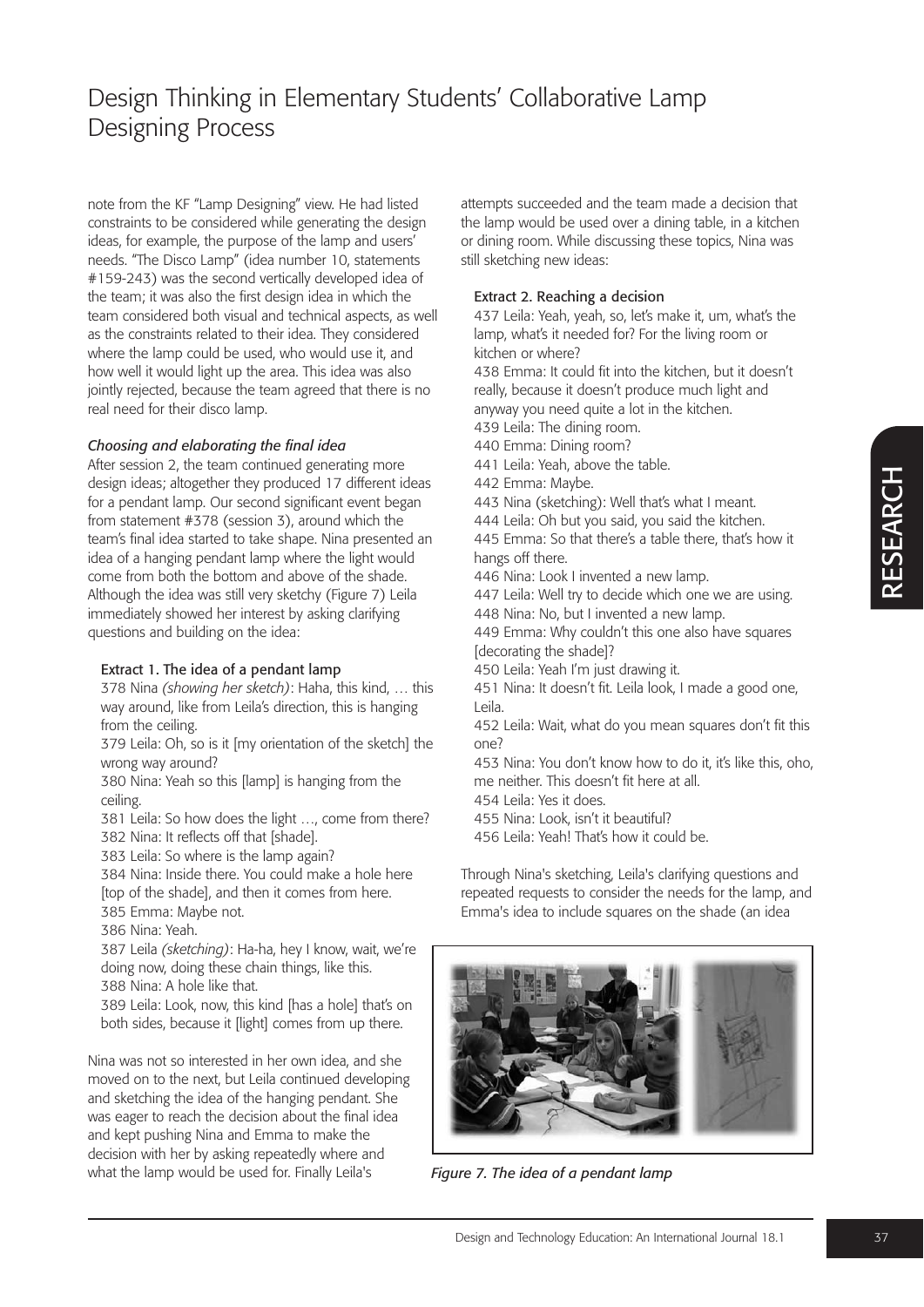presented previously), the team gradually approached their final idea (figure 8). Besides the decision of the lamp's use, the team made joint decisions concerning the visual aspects of their idea, which was the central activity also during this event. They, for example, considered the shape and size of different parts of the lamp, as well as the pattern and colouring alternatives of the shade. On Leila's initiative, the team used the designer's questions on the shared view to support, also, technical aspects of their designing, such as the options to dim and rotate the lamp.

Before reaching the decision of the final idea, the girls were each generating several ideas, some of them simultaneously, and sharing them only partially. After reaching the decision on the final idea, the team's activities matured towards more successful collaboration. Their attention was jointly focused, the object of activity was mutually shared, and they were also organising their activities collaboratively (Barron, 2000).

#### *Designing measurements*

The third significant event was from session 4, when the team was determining the measurements of their pendant lamp. During this event, the technical aspects of designing were in the focus of discussion; the team carefully considered the dimensions of parts of their lamp. In addition, they thought about the constraints related to the measurements, such as the proper length of the lamp in relation to the height of humans who might be walking beneath the lamp.

The role of embodied thinking, i.e., handling of tools and use of space, became more evident during this event. In the beginning, the designer showed the girls how they can hold a measuring tape towards the ceiling to help them in visualising the lamp's size (figure 9, left). This prompted the team to begin consideration of how high up the lamp should be so that nobody's head would bump into it. They went back to their drawing desk, and used also a light bulb for designing and sketching the measurements of their lamp (figure 9, middle). Shortly after this, they climbed

![](_page_8_Picture_6.jpeg)

*Figure 8. The final idea*

over another desk, in order to envision the dimensions more accurately. One of the students held a telescopic pointer, the second a sketch of the shade, and the third one was assessing the whole from a distance (figure 9, right). Throughout the event,

the team moved back and forth between the two desks, measuring and drawing, and gradually adjusting the measurements until satisfactory and mutual decisions were reached.

The sub-task of determining the measurements was difficult for the team to concretise; therefore, externalisation and objectification were needed. Real-time adaptation of the dimensions of body and space, as well as handling of the tools, facilitated the team's efforts to consider and re-consider the measurements several times, taking into account the relevant constraints. Moreover, the task would have been difficult, even impossible to complete single-handed. It required participation and joint reflection, hence supporting successful collaboration and learning (cf. Sawyer, 2012).

## *Constructing the lamp model*

The last significant event and the related CORDTRA diagram (figure 11), from session 8, differ from the previous events in two ways. First, the number of statements is significantly lower (149 compared to 310, which is the mean number of statements of the other events, see table 1). The team was constantly handling tools and materials, but making utterances mostly at long intervals. Second, almost half of the statements (49,7%) were focused on the design representation, i.e., the lamp model, as such (see figure 3). The girls talked about things such as how they should hold the parts, how much tape they should use, and so on. The small number of statements, as well as their concentration on the model, indicated that it was a demanding task to construct the lamp, and that the team was fully engaged in this activity. According to Patel (2008) this kind of focused engagement is a definite indicator of embodied thinking, and the process of embodied learning is marked by realtime adaptations.

Before the event, the girls had finished the shade of their lamp and the cover plate for the cord and connectors (both made of paper), and were now considering how to attach these to the supporting bar (copper pipe). This was an issue that the designer had previously asked them to think about, but which was difficult for them to imagine and draw. Thus, they never really pondered on the issue, until when they started to handle the concrete materials, the three-dimensional lamp parts (figure 10). The parts functioned as material scaffolds; the students did not just have to *imagine* how the shade of the lamp and the supporting bar inside it would look because with the model they could actually see them and physically turn them into different positions. They, in fact, made the decisions regarding the attachment rather quickly, in less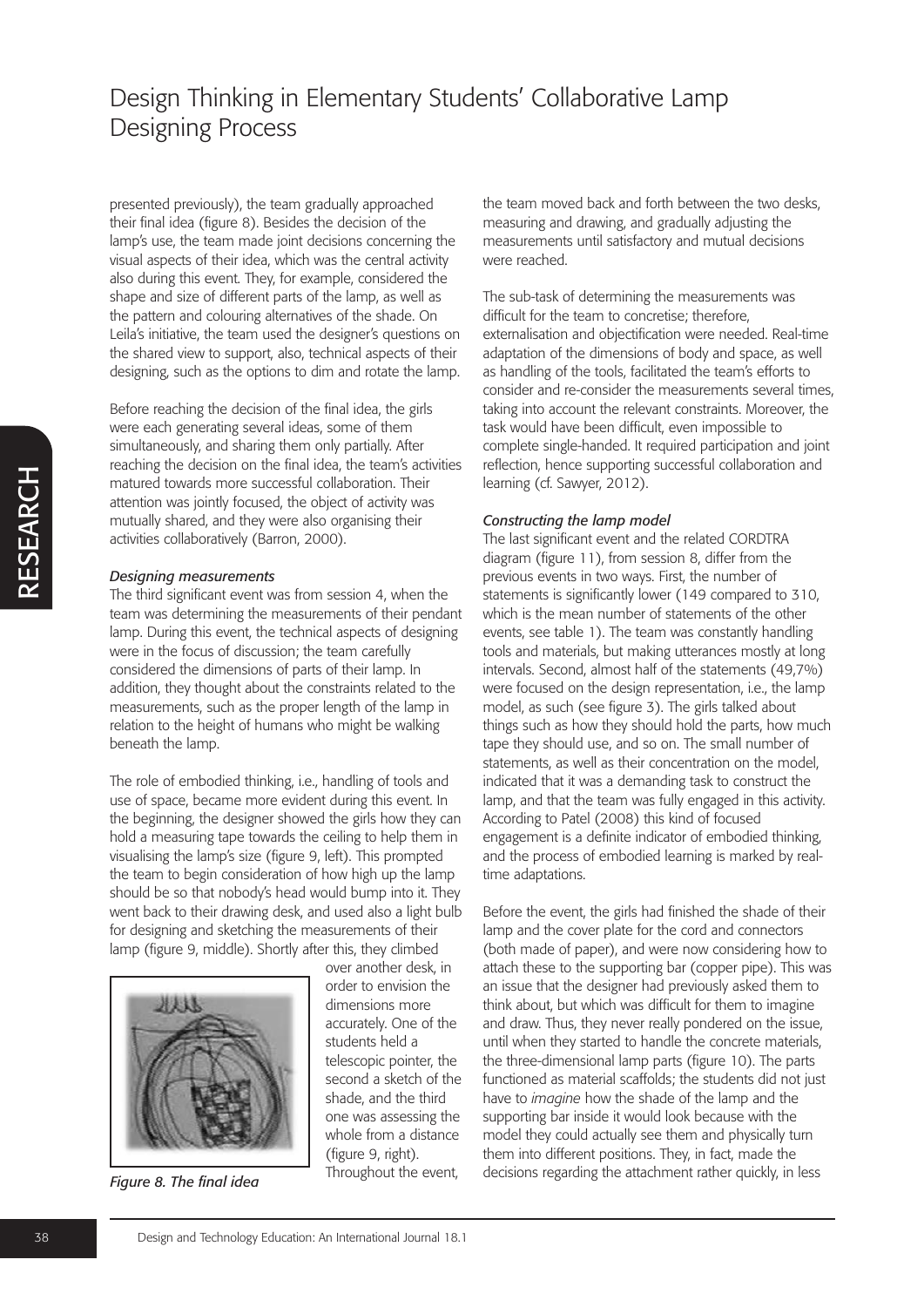than three minutes (statements up to #4050); the rest of the event was used for fixing the shade and the bar together with wire and masking tape. Their capacity to find a quick, matching response to the existing situation, and to improvise with available materials indicates to the ability to think and learn "on the job" (Patel, 2008).

### Discussion

In the present study, design learning was regarded as a mode of constructing knowledge through action and making; a process driven by exploration and experimentation, making and constructing, and reflection. When analysing design learning, it is important to evaluate the process and construction of the designs. Designing challenges students to think in new ways and take risks. The open-ended and complex design tasks require focusing on harnessing that engagement, and supporting students as they propose ideas, fail, and propose again. The management of the whole design process forms the basis of critical understanding of the practice. Further, designing and learning by designing are also social processes, where collaboration is needed. The multifaceted nature of designing encourages shared meaning-making through identifying and negotiating various alternatives, constraints, and possible solutions. The present study aimed to build upon previous studies on design learning by documenting, in detail, elementary students' design thinking during a project where the foregoing viewpoints were deliberately fostered. In the following, we discuss how these aspects were realised in the students' activities.

The design task of the lamp designing project was a rather complex and open-ended real-world problem; it was based on the findings that the students made in their studies of existing lamps. Completing the task required mastering specific knowledge and skills, which accumulated while the students were engaged in repeated cycles of designing, throughout the project. Design problems are complex wholes, and cannot be

parcelled out to individual skills; the required knowledge and skills are learned more efficiently, if the students learn them while solving authentic problems (Lahti, Seitamaa-Hakkarainen, and Hakkarainen, 2004; Sawyer, 2012). Furthermore, the design problem space is determined and limited through a set of constraints. During the lamp designing project, the students were able to take into account many constraints related to lamp designing, such as user needs, because these were emphasised by the professional designer. This helped the students to concentrate on features beyond the aspects on which novice designers tend to focus (e.g., appearance). Our results are in line with Sawyer's (2012) findings, which indicate that constraints help the students to focus on relevant aspects of the problem at hand, as well as to move beyond their familiar patterns and existing misconceptions. Many learning scientists agree that the most effective learning environments are highly constrained, while still allowing the students to engage in authentic, situated inquiry practices (Sawyer, 2012).

The fundamental role of design representations (sketches, drawings, models) for design thinking and communication is widely acknowledged in research on design education; also our findings underscore their importance. Producing external representations of design thinking facilitated the students in both horizontal and vertical ideation. They produced several design ideas, and also elaborated many of them further, considering both visual and technical features of the ideas, which is not typical for elementary aged students (Hope, 2005). Besides using the design representations for illustrative and communicative purposes, the students used them as design tools for developing their ideas. Our findings also emphasise the embodied dimension of design learning; they show how engaging in embodied activities can facilitate the students' moving into innovative, real-time design thinking processes that are otherwise beyond their capabilities. Competence in designing cannot be reached through interaction that is merely verbal; rather it is dependent on

![](_page_9_Picture_8.jpeg)

*Figure 9. Employing tools and dimensions of body and space for designing measurements of the lamp*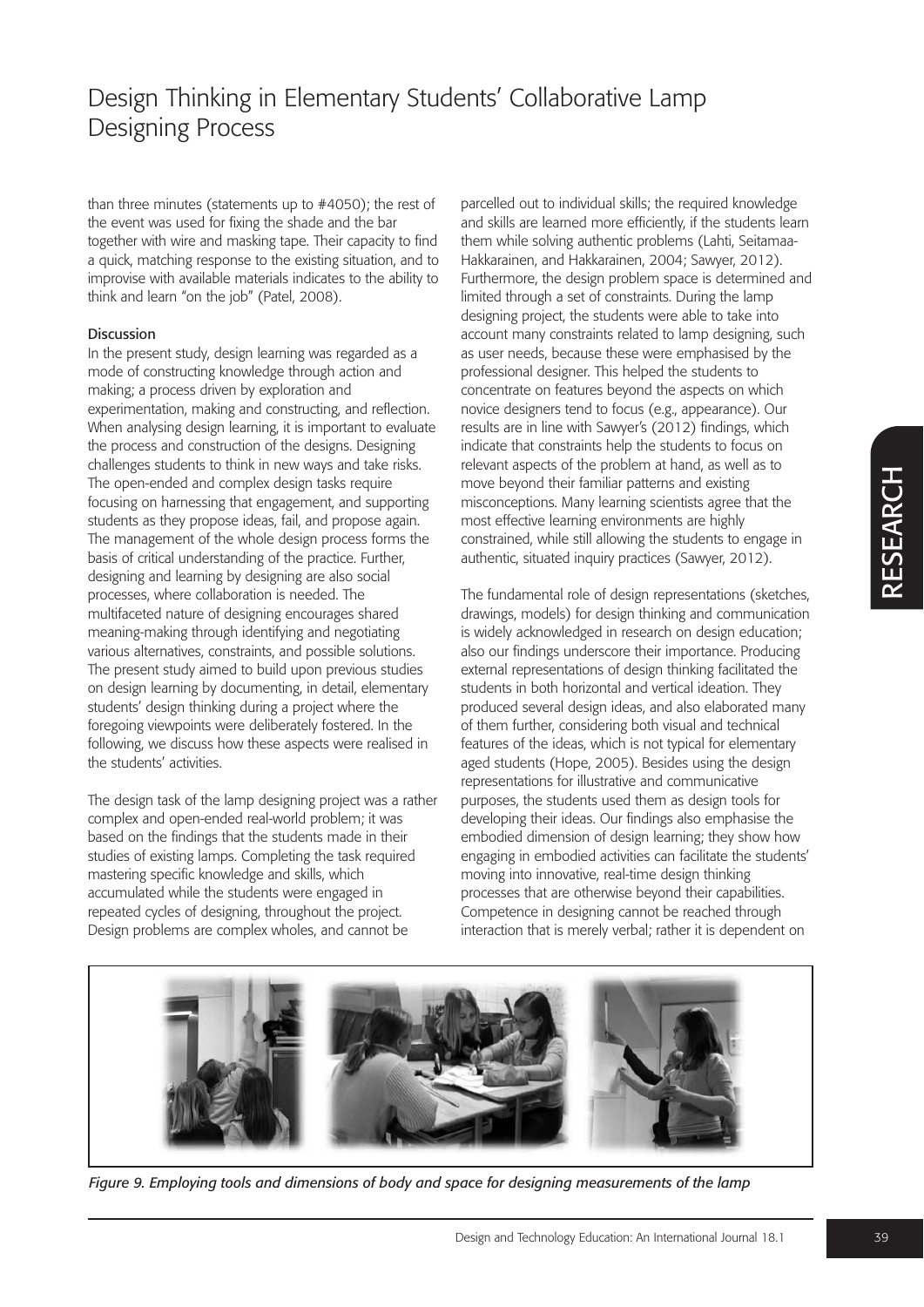![](_page_10_Picture_1.jpeg)

*Figure 10. Constructing the lamp model*

materially mediated and embodied communication, interaction with fellow participants using physical artefacts and space (Johansson and Illum, 2009).

The collaborative lamp designing process was affected by the participants' willingness to listen and share each other's ideas, even though their participation was not completely equal. Since the process was spread over a two-month period, the students had the possibility to create several ideas, and to negotiate until they found functional and mutually acceptable solutions. During conversation, they were attending to each others' understandings of the issues, while simultaneously settling social relationships (see also Rowell, 2002). The emergence of a shared design idea – which did occur – was essential for successful, collaborative design learning process.

In the present study, we used the CORDTRA technique to study face-to-face collaboration in design learning context at elementary level. To avoid excessive difficulty in interpretation of the diagrams, we carefully selected four events from the extensive video data. The selection was a kind of "pre-zooming" in the data, allowing us to explore interesting phenomenon more deeply in varying phases of the process. According to Hmelo-Silver and her colleagues (2009; 2011) a CORDTRA diagram should always be interpreted together with the corresponding discourse, zooming in on interesting patterns on the diagram and going back and forth between the diagram and the coded discourse. In the present study, it was also necessary to go back to the video data to examine the non-verbal activities, such as gestures and tool use, in order to understand the multimodality of the students' design thinking. However, the CORDTRA diagrams provided a means to analyse the longitudinal, complex and iterative design process in a structured and detailed manner, thus enabling us to capture both the details and the overall context of the process.

In general, the purpose of design learning is to provide a framework for teaching students to become actively involved in shaping their environment. The findings of the present study indicate that in order for learning by designing to be effective, it is best founded on projects based on real-world problems, projects eliciting processes that resemble the multimodal ways of thinking and acting that professional designers engage in their everyday working life. Taking part in the collaborative design process provided opportunities for learning the foundational design skills by engaging the students in carrying out various concrete and material, as well as epistemic and conceptual activities. In the course of these activities (i.e., drawing, writing, measuring, and model making) they learned to conceptualise, reflect, and communicate their design ideas. Sawyer (2012) argues that the cultural model of teaching and learning designing (i.e., studio model) has implications beyond art and design education. It may help learning scientists to resolve longstanding tensions faced in, for example, educational reforms in STEM disciplines. Our results support these arguments; the multifaceted design tasks integrate skills which are also needed in science, technology, engineering and mathematics.

## References

Al-Doy, N. and Evans, M. (2011). A review of digital industrial and product design methods in UK higher education. *The Design Journal* 14(3), 343–368.

Alibali, M. W., and Nathan, M. J. (2011). Embodiment in mathematics teaching and learning: Evidence from learner's and teacher's gestures. *Journal of the Learning Sciences,* 21(2), 247–286.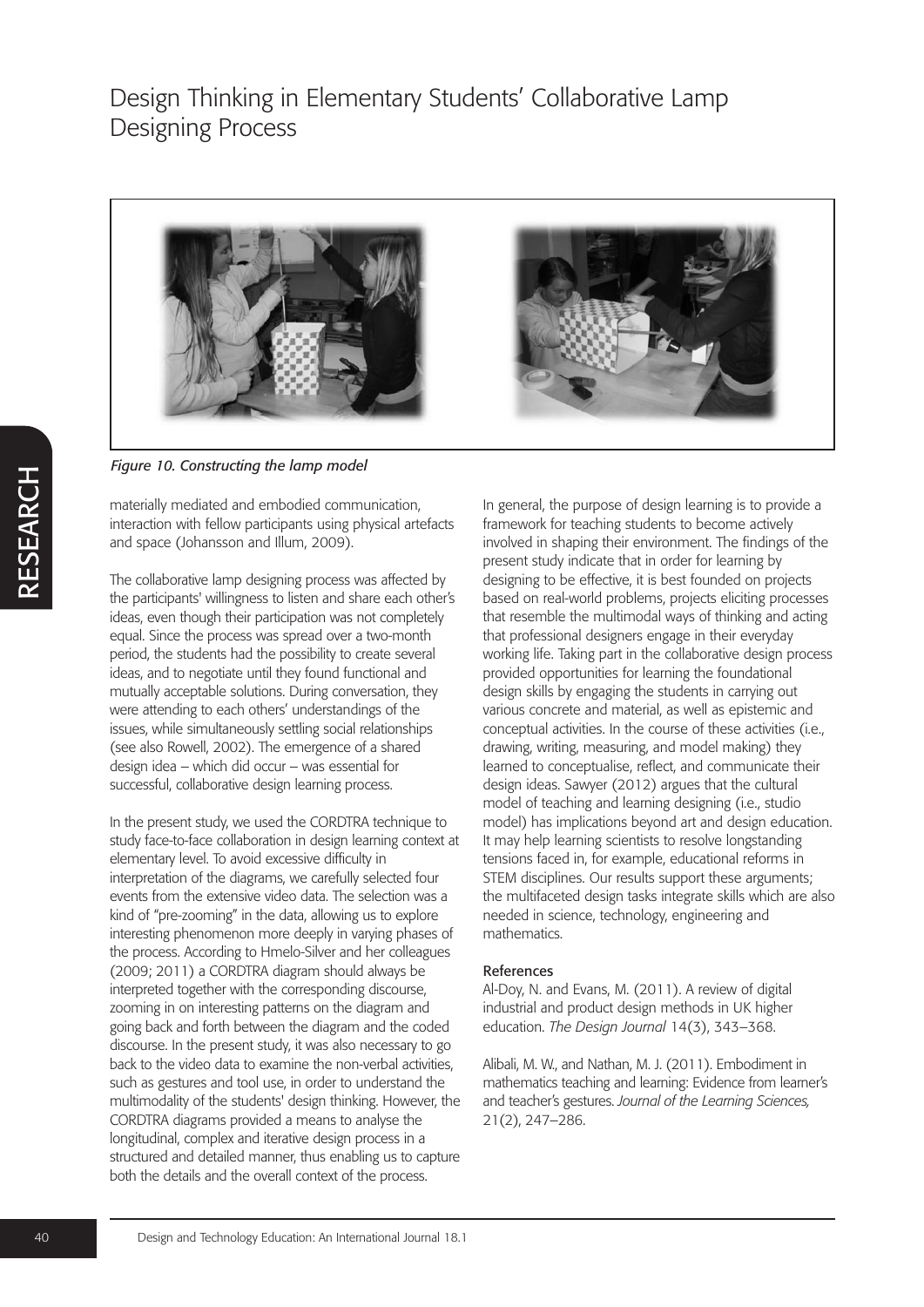![](_page_11_Figure_1.jpeg)

*Figure 11. Constructing the lamp model (Session 8)* 

Ash, D. (2007). Using video data to capture discontinuous science meaning making in nonschool settings. In R. Goldman, R. Pea, B. Barron, & S. J. Derry (Eds.), *Video Research in the Learning Sciences* (pp. 207–226). Mahwah: Erlbaum.

Azmitia, M. (1988). Peer interaction and problem solving. When are two heads better than one? *Child Development*, 59, 87–96.

Barron, B. (2000). Achieving coordination in collaborative problem-solving groups. *Journal of the Learning Sciences*, 9(4), 403–436.

Bereiter, C. and Scardamalia, M. (1993). *Surpassing ourselves: An inquiry into the nature and implications of expertise*. Chicago, IL: Open Court.

Cross, N. (2006). *Designerly ways of knowing*. London: Springer.

Goel, V. (1995) *Sketches of thought*. Cambridge, MA: MIT Press.

Goel, V. and Pirolli, P. (1992). The structure of design problem spaces. *Cognitive Science*, 16(3), 395–429.

Goos, M., Galbraith, P., and Renshaw, P. (2002). Socially mediated metacognition: Creating collaborative zones of proximal development in small group problem solving. *Educational Studies in Mathematics*, 49, 193–223.

Hall, R., and Nemirovsky, R. (2011). Introduction to the special issue: Modalities of body engagement in mathematical activity and learning. *Journal of the Learning Sciences*, 21(2), 207–215.

Hennessy, S., and Murphy, P. (1999). The potential for collaborative problem solving in design and technology. *International Journal of Technology and Design Education*, 9(1), 1–36.

Hmelo-Silver, C. E. (2003). Analyzing collaborative knowledge construction: Multiple methods for integrated understanding. *Computers & Education*, 41, 397–420.

Hmelo-Silver, C. E., Chernobilsky, E., and Jordan, R. (2008). Understanding collaborative learning processes in new learning environments. *Instructional Science*, 36, 409–430.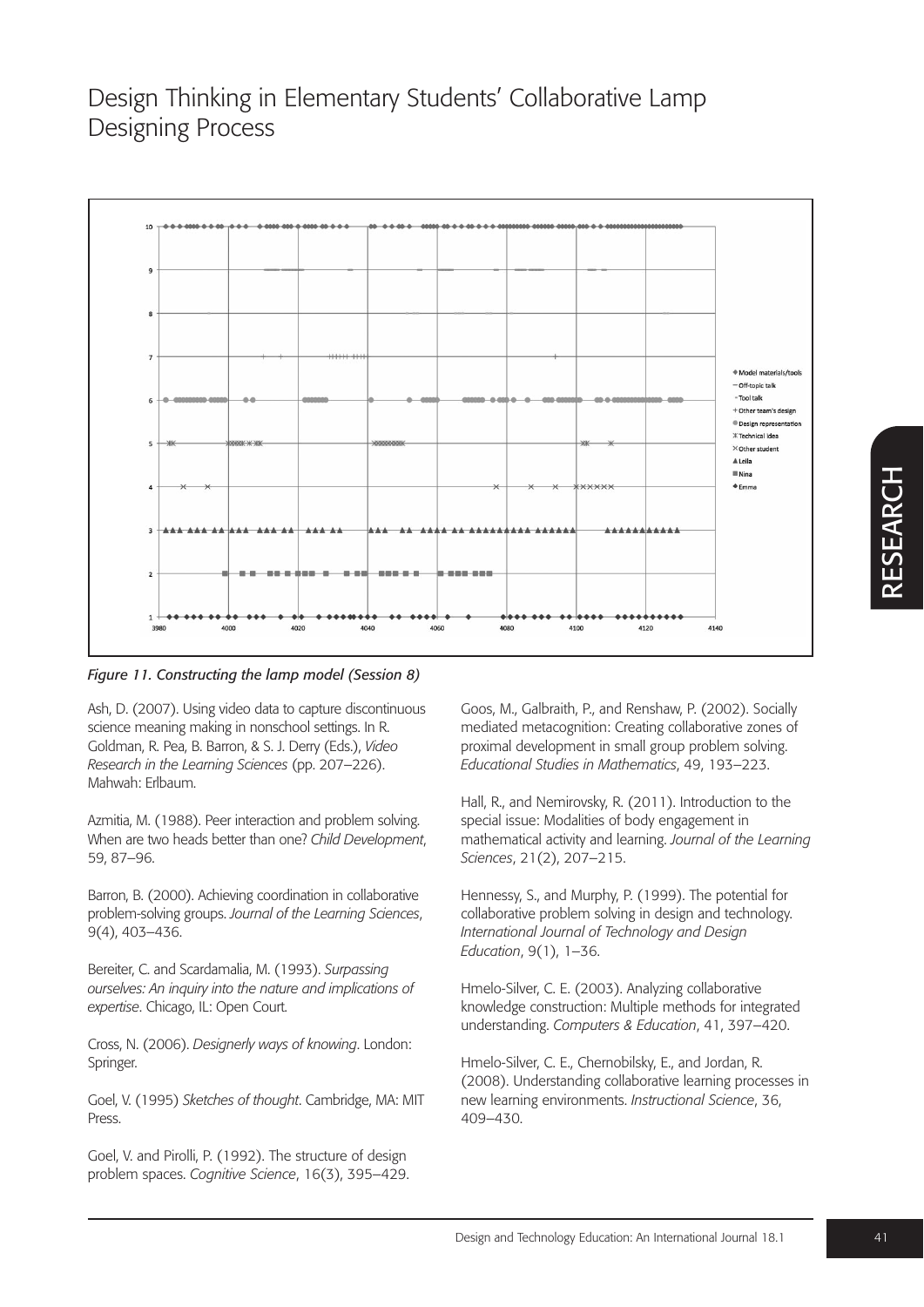Hmelo-Silver, C. E., Chernobilsky, E., and Nagarajan, A. (2009). Two sides of the coin: Multiple perspectives on collaborative knowledge construction in online problembased learning. In K. Kumpulainen, C. E. Hmelo-Silver, & M. Cesar (Eds.), *Investigating Classroom Interaction: Methodologies in Action* (pp. 73–98). Rotterdam: Sense Publishers.

Hmelo-Silver, C. E., Liu, L., and Jordan, R. (2009). Visual representation of a multidimensional coding scheme for understanding technology-mediated learning about complex natural systems. *Research and Practice in Technology Enhanced Learning*, 4(3), 253–280.

Hmelo-Silver, C. E., Jordan, R., Liu, L., and Chernobilsky, E. (2011). Representational tools for understanding complex computer-supported collaborative learning environments. In S. Puntambekar, G. Erkens, & C. Hmelo-Silver (Eds.), *Analyzing interactions in CSCL. Methods, approaches, and issues* (pp. 83–106). New York: Springer.

Hope, G. (2000). Beyond draw one and make it. *The Journal of design and technology Education*, 6(3), 197– 201.

Hope, G. (2005). The types of drawings that young children produce in response to design tasks. *Design and Technology Education: An International Journal*, 10(1), 43–53.

Hostetter, A. B., and Alibali, M. (2008). Visible embodiment: Gestures as simulated action. *Psychonomic Bulletin & Review*, 15, 495–514.

Johansson, M. and Illum, B. (2009). Vad är tillräckligt mjukt? Kulturell socialisering och lärande i skolans slöjdpraktik [What is soft enough? Cultural socialization and learning in sloyd education]. *FORMakademisk tidskrift, 2*(1), 69–82.

Kangas, K., Seitamaa-Hakkarainen, P. and Hakkarainen, K. (2011a). Design expert's participation in elementary students' collaborative design process. *International Journal of Technology and Design Education*, OnlineFirst. URL: <http://www.springerlink.com/content/ l1277067hk7647n0/>

Kangas, K., Seitamaa-Hakkarainen, P. and Hakkarainen, K. (2011b). Figuring the world of designing: Expert participation in elementary classroom. *International Journal of Technology and Design Education*, OnlineFirst. URL: <http://link.springer.com/ article/10.1007%2Fs10798-011-9187-z>

Keller, C., and Keller, J.D. (1996). *Cognition and tool use. The blacksmith at work*. New York: Cambridge University Press.

Kolodner, J.L., Camp, P.J., Crismond, D., Fasse, B., Gray, J., Holbrook, J., et al. (2003). Problem-based learning meets case-based reasoning in the middle-school science classroom: Putting learning by design into practice. *Journal of the Learning Sciences*, 12(4), 495–547.

Lahti, H., Seitamaa-Hakkarainen, P. & Hakkarainen, K. (2004). Collaboration patterns in computer-supported collaborative designing. *Design Studies*, 25(4), 351–371.

Lawson, B. (1997). *How designers think: The design process demystified* (3rd ed.). Oxford: Architectural Press.

Medway, P. (1996). Virtual and material buildings: Construction and constructivism in architecture and writing. *Written Communication*, 13(4), 473–514.

Murphy, P. and Hennessy, S. (2001). Realising the potential – and lost opportunities – for peer collaboration in a D&T setting. *International Journal of Technology and Design Education*, 11, 203–237.

Patel, K. (2008). *Thinkers in the kitchen: Embodied thinking and learning in practice*. Ann Arbour (MI): UMI dissertation services ProQuest.

Roth, W.-M. (2001). Modeling design as situated and distributed process. *Learning and Instruction*, 11, 211–239.

Rowell, P. (2002) Peer interactions in shared technological activity: a study of participation. *International Journal of Technology and Design Education*, 13, 1–22.

Rowell, p. (2004). Developing technological stance: Children's learning in technology education. *International Journal of Technology and Design Education*,14, 45–59.

Sawyer, K. R. (2012). Learning how to create: Toward a learning sciences of art and design. Paper presented at the International Conference of the Learning Sciences, July 2–6, 2012, Sydney, Australia.

Scardamalia, M., and Bereiter, C. (2006). Knowledge building: Theory, pedagogy, and technology. In K. Sawyer (Ed.) *The Cambridge handbook of the learning sciences* (pp. 97–115). Cambridge, MA: Cambridge University Press.